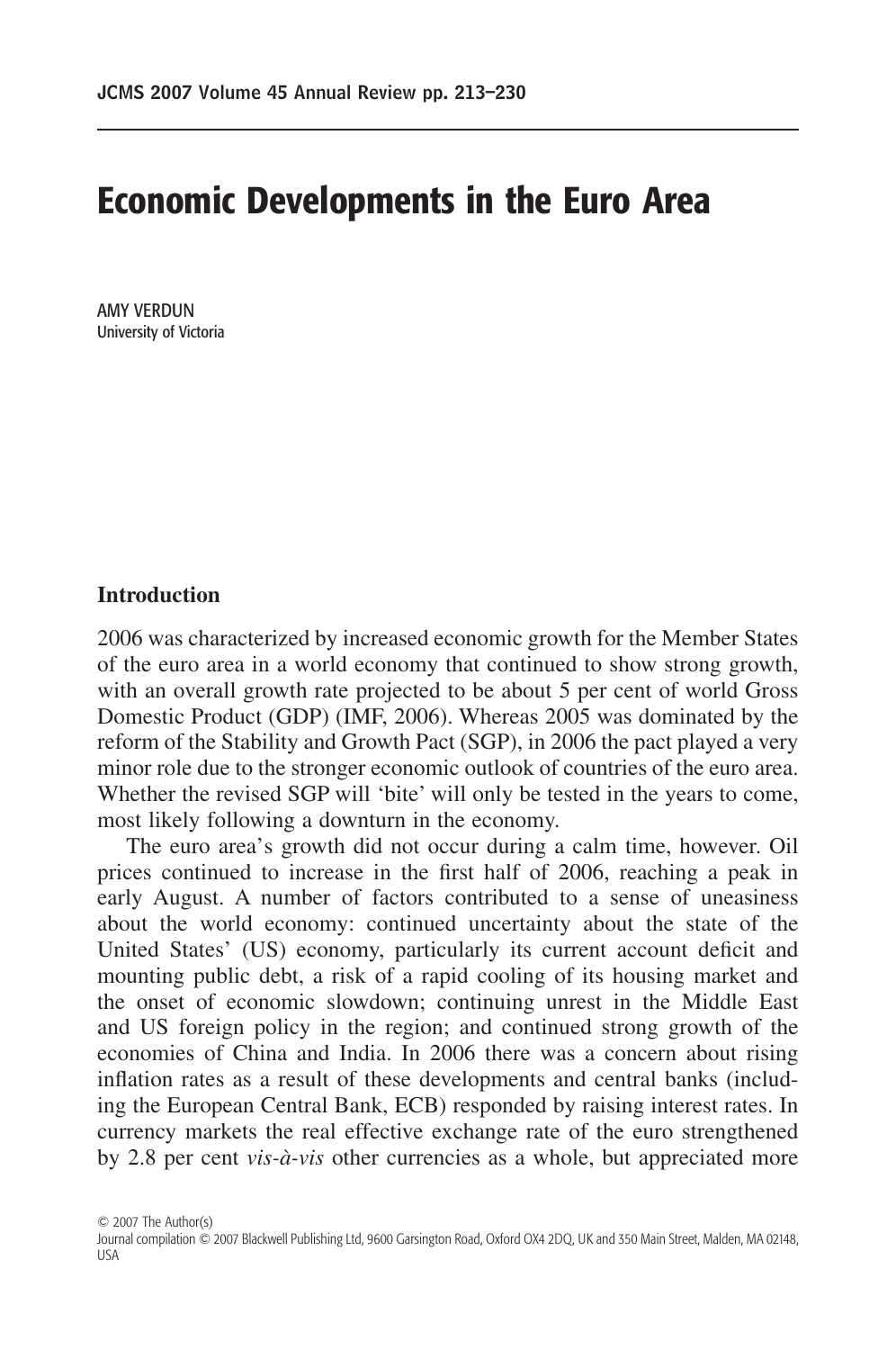sharply against the US dollar (11 per cent) and the yen (9 per cent) (OECD, 2007, p. 56). The analysis of the Organisation for Economic Co-operation and Development (OECD) shows that the euro is close to its average of the 1990s and thus this appreciation for now should not be considered a problem for export competitiveness. As was the case in 2005, these developments came against the background of a euro area economy that was still not performing as strongly as those of non-euro area EU Member States (see Johnson, this volume) or other advanced industrialized societies (see Tables 1 and 2 below). The euro area economies, however, did perform considerably better than in previous years, although there was wide variation among the 12 Member States of the euro area.

This article looks at the economic developments in the euro area by highlighting a few core characteristics of the euro area as a whole and those of the largest five economies of the euro area (Germany, France, Italy, Spain and the Netherlands). Section I provides some key economic performance indicators. Section II examines the policy of the ECB and briefly discusses progress in the SGP, before reviewing the external dimension of the euro. Section III looks at the five selected countries. Section IV offers a reflection on the developments with Economic and Monetary Union (EMU) over the reviewed time period. Section V closes with a brief summary and outlook for 2007.

|                                    | 2004 | 2005 | 2006<br>projections | 2007<br>projections |
|------------------------------------|------|------|---------------------|---------------------|
|                                    |      |      |                     |                     |
| World                              | 5.3  | 4.9  | 5.1                 | 4.9                 |
| Advanced economies                 | 3.2  | 2.6  | 3.1                 | 2.7                 |
| <b>United States</b>               | 3.9  | 3.2  | 3.4                 | 2.9                 |
| Euro Area                          | 2.1  | 1.3  | 2.4                 | 2.0                 |
| Japan                              | 2.3  | 2.6  | 2.7                 | 2.1                 |
| United Kingdom                     | 3.3  | 1.9  | 2.7                 | 2.7                 |
| Canada                             | 3.3  | 2.9  | 3.1                 | 3.0                 |
| Other advanced economies           | 4.6  | 3.7  | 4.1                 | 3.7                 |
| Central and eastern Europe         | 6.5  | 5.4  | 5.3                 | 5.0                 |
| Commonwealth of Independent States | 8.4  | 6.5  | 6.8                 | 6.5                 |
| China                              | 10.1 | 10.2 | 10.0                | 10.0                |
| India                              | 8.0  | 8.5  | 8.3                 | 7.3                 |
| European Union                     | 2.4  | 1.8  | 2.8                 | 2.4                 |

Table 1: Overview of World Economic Outlook Projections (Annual % Change)

*Source*: IMF (2006, p. 2, Table 1.1).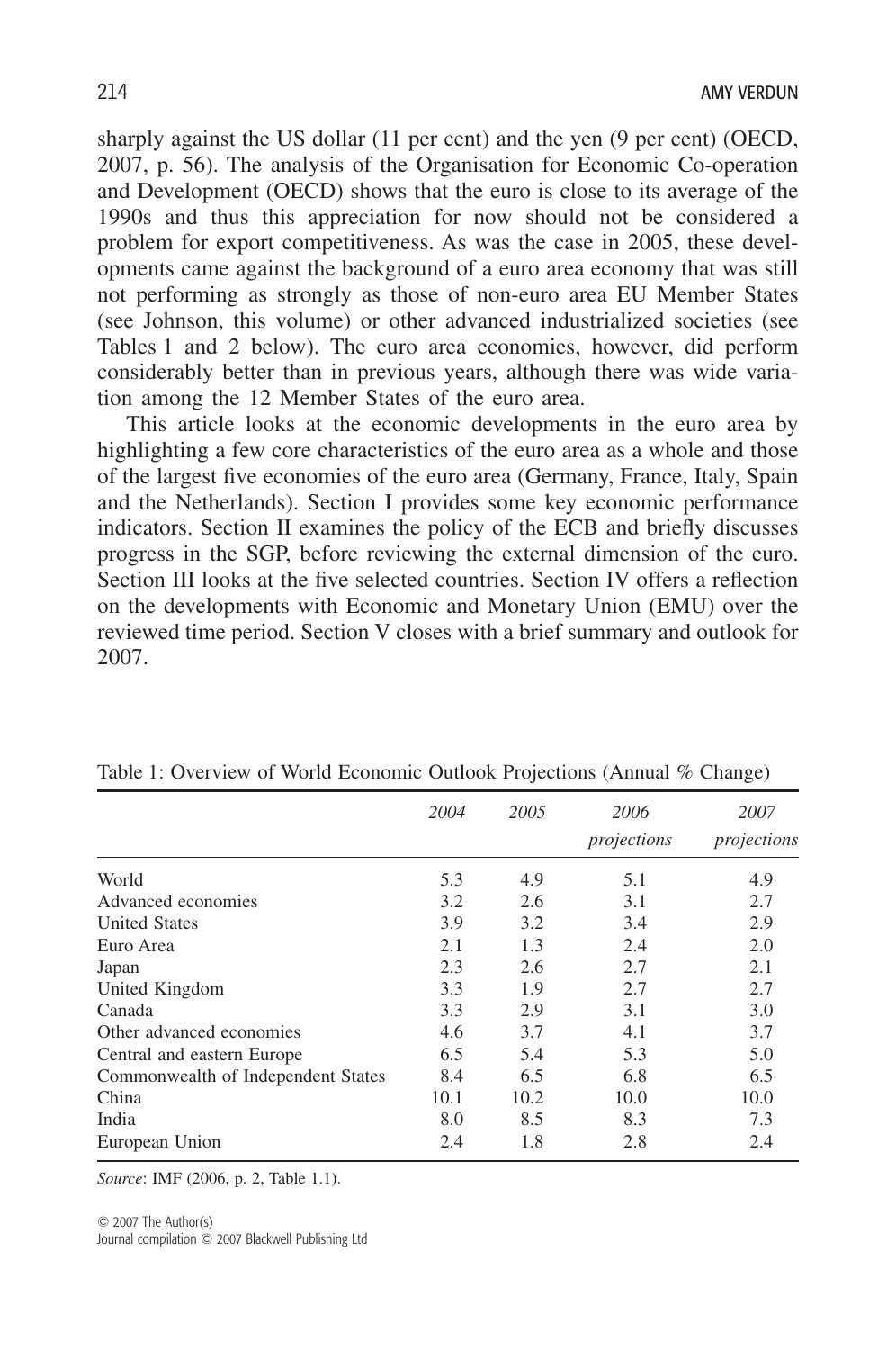#### ECONOMIC DEVELOPMENTS IN THE EURO AREA 215

|                              | 1997-01 | 2002 | 2003   | 2004 | 2005 | 2006<br>projected | 2007<br>projected |
|------------------------------|---------|------|--------|------|------|-------------------|-------------------|
| Euro Area Member States:     |         |      |        |      |      |                   |                   |
| Belgium                      | 2.6     | 1.5  | 1.0    | 3.0  | 1.1  | 2.7               | 2.3               |
| Germany                      | 2.1     | 0.0  | $-0.2$ | 1.2  | 0.9  | 2.4               | 1.2               |
| Greece                       | 4.0     | 3.8  | 4.8    | 4.7  | 3.7  | 3.8               | 3.7               |
| Spain                        | 4.4     | 2.7  | 3.0    | 3.2  | 3.5  | 3.8               | 3.4               |
| France                       | 3.0     | 1.0  | 1.1    | 2.3  | 1.2  | 2.2               | 2.3               |
| Ireland                      | 9.9     | 6.0  | 4.3    | 4.3  | 5.5  | 5.3               | 5.3               |
| Italy                        | 2.1     | 0.3  | 0.0    | 1.1  | 0.0  | 1.7               | 1.4               |
| Luxembourg                   | 6.3     | 3.8  | 1.3    | 3.6  | 4.0  | 5.5               | 4.5               |
| Netherlands                  | 3.7     | 0.1  | 0.3    | 2.0  | 1.5  | 3.0               | 2.9               |
| Austria                      | 2.6     | 0.9  | 1.1    | 2.4  | 2.0  | 3.1               | 2.6               |
| Portugal                     | 3.8     | 0.8  | $-1.1$ | 1.2  | 0.4  | 1.2               | 1.5               |
| Finland                      | 4.6     | 1.6  | 1.8    | 4.4  | 2.9  | 4.9               | 3.0               |
| Euro Area                    | 1.9     | 0.9  | 0.7    | 2.0  | 1.3  | 2.6               | 2.1               |
| Non-Euro Area Member States: |         |      |        |      |      |                   |                   |
| Denmark                      | 2.4     | 0.5  | 0.7    | 1.9  | 3.0  | 3.0               | 2.3               |
| Sweden                       | 3.2     | 2.0  | 1.7    | 3.76 | 2.7  | 4.0               | 3.3               |
| UK                           | 3.1     | 2.1  | 2.7    | 3.3  | 1.9  | 2.7               | 2.6               |
| $EU-25$                      | 2.9     | 1.2  | 1.3    | 2.4  | 1.7  | 2.8               | 2.4               |

Table 2: Annual Average % Change in GDP for the EU-15, 1992–2007

*Source*: Commission (2006, p. 133, Table 1).

## **I. Economic Developments in the Euro Area: Main Economic Indicators**

#### *Economic Growth*

In September, the International Monetary Fund (IMF) reported that the average rate of economic growth for advanced economies in the year 2006 was projected to be 3.1 per cent, which is up a little from 2.6 per cent the year before (IMF, 2006, p. 2). As was the case in previous years, the euro area, however, continued to perform less well than the advanced economies as a whole, performing particularly badly in 2005 but recovering in 2006 (see Table 1). The recovery in the euro area in 2006 closed the performance gap with other leading nations, such as the US and Japan, albeit not quite catching up (see Table 1). Furthermore, even the EU as a whole performed better than the euro area.

In January 2007 the OECD concluded that recovery has finally taken hold of the euro area. It estimated euro area GDP growth for 2006 at 2.6 per cent, compared to considerably weaker growth in previous years, namely 1.5 per cent in 2005 and 1.7 per cent in 2004 (OECD, 2007, p. 25, Table 1.3).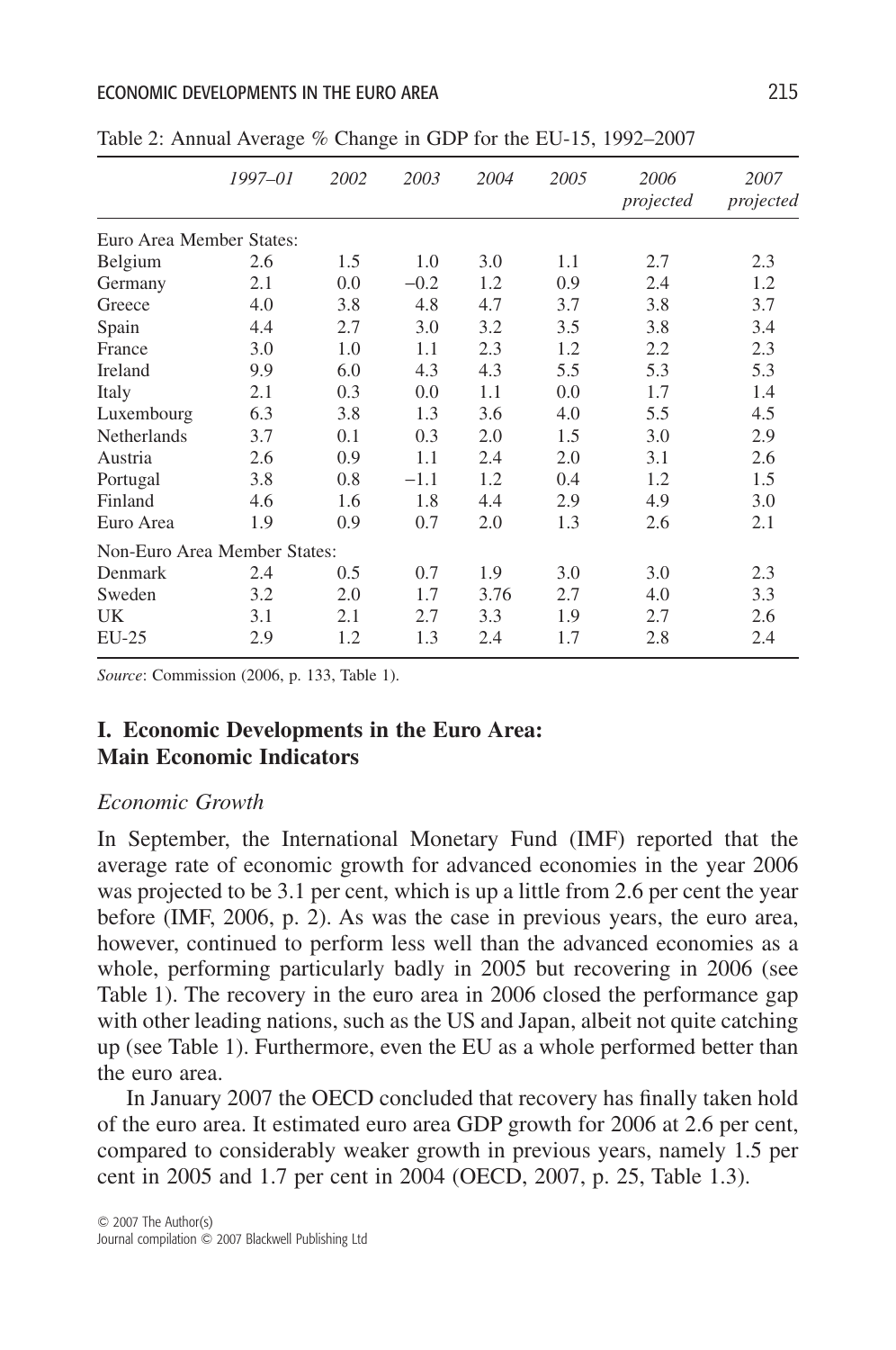In 2006 some of the euro area economies that had performed particularly poorly in 2005, such as Germany and Italy, picked up. The *European Economy* autumn forecast (Commission, 2006) estimated the GDP growth in 2006 for Germany at 1.7 per cent and France at 3.1 per cent. EU-15 countries that are not part of the euro area did a little better than the average of the euro area countries (2.6 per cent). For example, growth in the United Kingdom (UK) was estimated at 2.7 per cent, Denmark at 3.2 per cent and Sweden at 3.4 per cent. Table 2 sets out the European Commission's latest estimates of GDP growth in the euro area plus Denmark, Sweden and the UK and the forecast for 2007.

#### *Employment*

The employment situation in the euro area also continued to improve, as had been the case in 2004 and 2005. Stronger than expected economic growth throughout 2006 contributed importantly to the improved employment performance and forecast. The forecasted figures for 2006 suggest that the euro area's employment performance is catching up to that of the other countries of the EU-25. Table 3 shows that the average unemployment in the euro area is now the same as that of the EU-25. Note the continuing buoyancy of Ireland, but also the strong performance of Austria and the Netherlands. High unemployment still exists in Belgium, Germany, Greece and France, although the situation in Germany has improved markedly compared to last year.

#### *Inflation*

Looking at the Harmonized Index of Consumer Prices, we find that inflation rates in the euro area countries have, on average, stayed more or less the same over the past three years. The performances of individual countries, however, continue to diverge a little, with the same countries being the high and low inflation performers as in 2005. The average inflation rate of the euro area countries in 2006 was 2.2 per cent, with a maximum of 3.6 per cent (Spain) and a minimum of 1.3 per cent (Finland) (see Table 4).

If we compare the inflation performance of the euro area countries with those in the rest of the EU we find that inflation rates still diverged between the euro area Member States and the three EU-15 'outs' and the new Member States, although the average inflation rate for the EU-27 was close to that of the euro area (see Table 4). Much discussed in 2006 was the decision by the European Commission and the ECB not to allow Lithuania to join the euro area in 2007 as it missed the inflation criterion by less than 0.1 per cent, whereas Slovenia was allowed in (see Johnson this issue).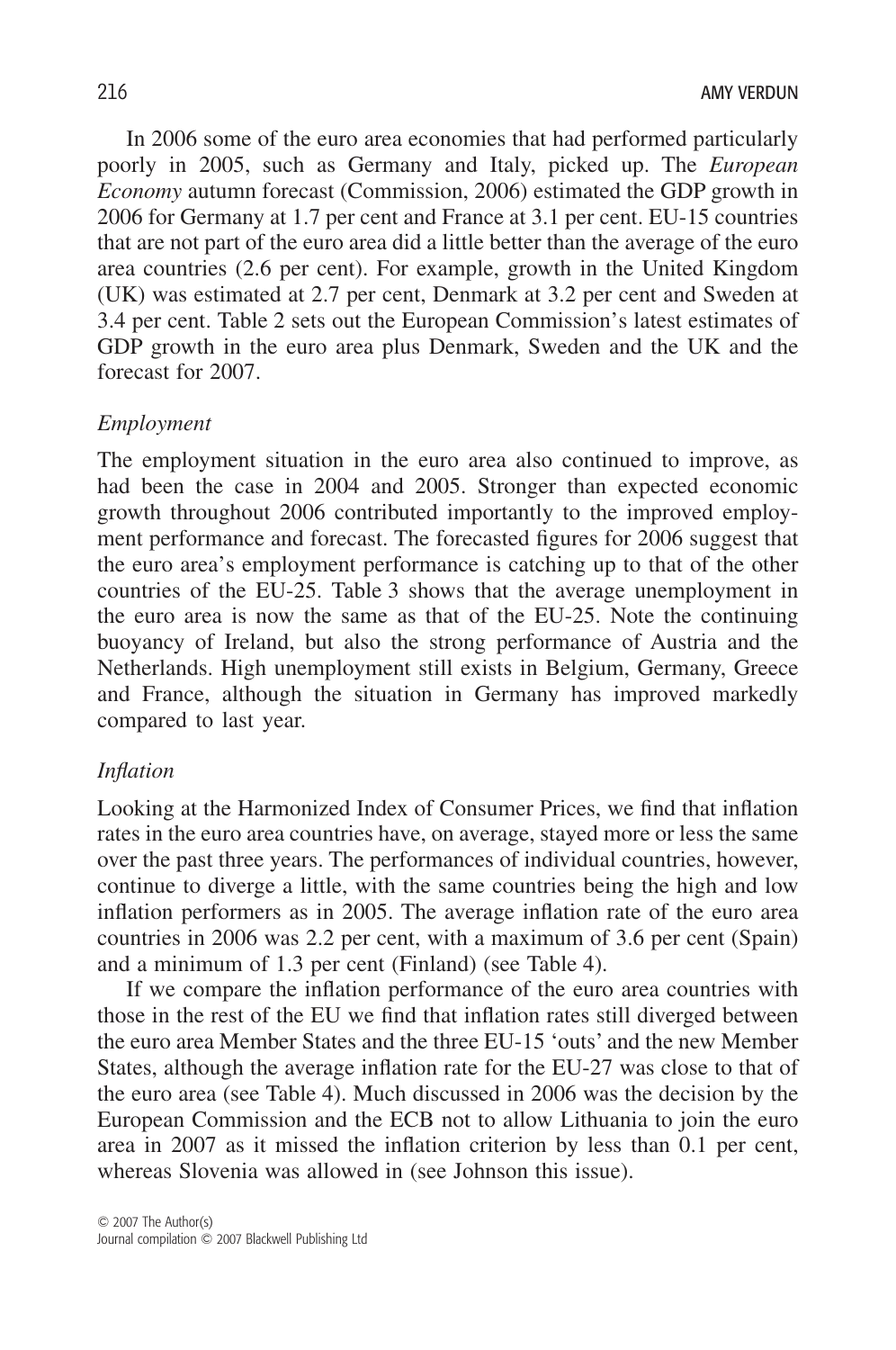|                              | 1997-2001 | 2002 | 2003 | 2004 | 2005 | 2006<br>projected | 2007<br>projected |
|------------------------------|-----------|------|------|------|------|-------------------|-------------------|
| Euro Area Member States:     |           |      |      |      |      |                   |                   |
| Belgium                      | 8.1       | 7.5  | 8.2  | 8.4  | 8.4  | 8.6               | 8.5               |
| Germany                      | 8.1       | 8.2  | 9.0  | 9.5  | 9.5  | 8.9               | 8.4               |
| Greece                       | 11.0      | 10.3 | 9.7  | 10.5 | 9.8  | 9.3               | 8.9               |
| Spain                        | 13.1      | 11.1 | 11.1 | 10.7 | 9.2  | 8.1               | 7.9               |
| France                       | 10.1      | 8.9  | 9.5  | 9.7  | 9.6  | 9.3               | 8.9               |
| Ireland                      | 6.3       | 4.5  | 4.7  | 4.5  | 4.3  | 4.3               | 4.5               |
| Italy                        | 10.5      | 8.6  | 8.4  | 8.0  | 7.7  | 7.1               | 7.0               |
| Luxembourg                   | 2.4       | 24.5 | 4.7  | 5.1  | 4.5  | 4.6               | 4.4               |
| <b>Netherlands</b>           | 3.4       | 2.8  | 3.7  | 4.6  | 4.7  | 3.9               | 3.0               |
| Austria                      | 4.0       | 4.2  | 4.3  | 4.8  | 5.2  | 5.1               | 5.1               |
| Portugal                     | 4.9       | 5.0  | 6.3  | 6.7  | 7.6  | 7.6               | 7.7               |
| Finland                      | 10.6      | 9.1  | 9.0  | 8.8  | 8.4  | 7.7               | 7.4               |
| Euro Area                    | 10.6      | 9.1  | 9.0  | 8.8  | 8.4  | 7.7               | 7.4               |
| Non-Euro Area Member States: |           |      |      |      |      |                   |                   |
| Denmark                      | 4.8       | 4.6  | 5.4  | 5.5  | 4.8  | 3.8               | 3.5               |
| Sweden                       | 7.1       | 4.9  | 5.6  | 6.3  | 7.8  | 7.3               | 7.4               |
| <b>UK</b>                    | 5.8       | 5.1  | 4.9  | 4.7  | 5.7  | 5.3               | 5.0               |
| $EU-25$                      | 9.1       | 8.8  | 9.0  | 9.1  | 8.8  | 8.0               | 7.6               |

Table 3: Percentage of the Civilian Labour Force Unemployed in the EU-15, 1992–2006

*Source*: Commission (2006, p. 146, Table 28).

## *Public Finances*

Public finances in the EU stabilized somewhat during 2006, mostly because of better growth performance. As a result, the budget deficit as a percentage of GDP improved in most Member States. Average deficit in the euro area in 2006 is projected to be 2.0 per cent, down from 2.4 per cent in 2005. The only two countries still above the 3.0 per cent threshold in 2006 were Italy and Portugal (see Table 5).

## **II. Developments Surrounding the Stability and Growth Pact**

Last year's review discussed in some detail the 2005 reform of the Stability and Growth Pact (SGP) and what its main aim was, namely to serve as a disciplining mechanism once Member States were in the third stage of EMU (Verdun, 2006). In a nutshell, the SGP aims to ensure that Member States keep their fiscal policies under control once in EMU. The 2005 reform made the original SGP rules less mechanical so as to include more scope for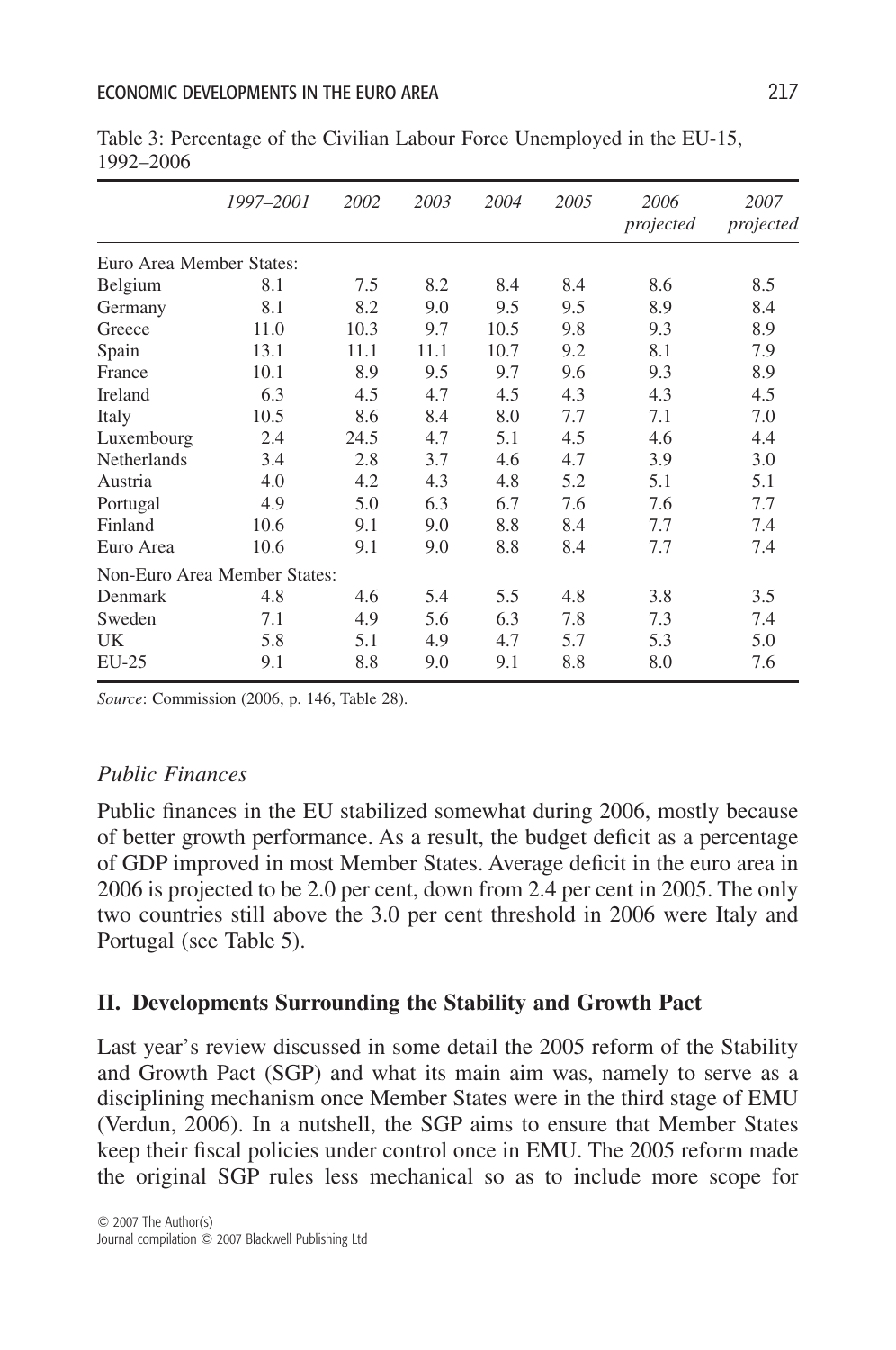|                        | 2000  | 2001  | 2002  | 2003    | 2004  | 2005 | Projected<br>2006 |
|------------------------|-------|-------|-------|---------|-------|------|-------------------|
| Belgium                | 2.68  | 2.44  | 1.55  | 1.51    | 1.86  | 2.53 | 2.34              |
| Bulgaria               | 10.32 | 7.36  | 5.81  | 2.35    | 6.15  | 6.04 | 7.42              |
| Czech Republic         | 3.95  | 4.54  | 1.43  | $-0.07$ | 2.55  | 1.60 | 2.09              |
| Denmark                | 2.71  | 2.30  | 2.38  | 1.98    | 0.90  | 1.70 | 1.85              |
| Germany                | 1.40  | 1.90  | 1.35  | 1.03    | 1.79  | 1.92 | 1.78              |
| Estonia                | 3.94  | 5.62  | 3.59  | 1.39    | 3.03  | 4.11 | 4.44              |
| Ireland                | 5.25  | 3.99  | 4.72  | 4.00    | 2.30  | 2.18 | 2.70              |
| Greece                 | 2.90  | 3.65  | 3.92  | 3.44    | 3.03  | 3.48 | 3.31              |
| Spain                  | 3.48  | 2.83  | 3.59  | 3.10    | 3.05  | 3.38 | 3.56              |
| France                 | 1.83  | 1.78  | 1.94  | 2.17    | 2.34  | 1.90 | 1.91              |
| Italy                  | 2.58  | 2.32  | 2.61  | 2.81    | 2.27  | 2.21 | 2.22              |
| Cyprus                 | 4.86  | 1.98  | 2.79  | 3.96    | 1.90  | 2.04 | 2.25              |
| Latvia                 | 2.64  | 2.52  | 1.95  | 2.94    | 6.19  | 6.90 | 6.57              |
| Lithuania              | 1.08  | 1.55  | 0.34  | $-1.08$ | 1.16  | 2.66 | 3.79              |
| Luxembourg             | 3.78  | 2.40  | 2.06  | 2.54    | 3.23  | 3.76 | 2.96              |
| Hungary                | 9.96  | 9.08  | 5.24  | 4.68    | 6.77  | 3.48 | 4.03              |
| Malta                  | 3.04  | 2.51  | 2.61  | 1.94    | 2.73  | 2.53 | 2.58              |
| Netherlands            | 2.34  | 5.11  | 3.87  | 2.24    | 1.38  | 1.50 | 1.65              |
| Austria                | 1.96  | 2.29  | 1.70  | 1.30    | 1.95  | 2.11 | 1.69              |
| Poland                 | 10.08 | 5.31  | 1.95  | 0.71    | 3.59  | 2.18 | 1.27              |
| Portugal               | 2.80  | 4.41  | 3.68  | 3.26    | 2.51  | 2.13 | 3.04              |
| Romania                | 45.68 | 34.47 | 22.52 | 15.27   | 11.89 | 9.07 | 6.61              |
| Slovenia               | 8.95  | 8.56  | 7.46  | 5.69    | 3.66  | 2.46 | 2.54              |
| Slovakia               | 12.20 | 7.16  | 3.50  | 8.43    | 7.47  | 2.80 | 4.26              |
| Finland                | 2.94  | 2.67  | 2.01  | 1.30    | 0.14  | 0.77 | 1.27              |
| Sweden                 | 1.30  | 2.67  | 1.93  | 2.34    | 1.02  | 0.82 | 1.50              |
| United Kingdom         | 0.79  | 1.24  | 1.26  | 1.36    | 1.34  | 2.06 | 2.33              |
| Euro Area <sup>a</sup> | 2.12  | 2.36  | 2.26  | 2.08    | 2.14  | 2.18 | 2.18              |
| EU-27                  | 3.46  | 3.20  | 2.54  | 2.14    | 2.27  | 2.28 | 2.30              |
| $EU-25^b$              | 2.44  | 2.49  | 2.13  | 1.95    | 2.14  | 2.16 | 2.20              |
| $EU-15c$               | 1.90  | 2.19  | 2.08  | 1.96    | 1.96  | 2.14 | 2.19              |
|                        |       |       |       |         |       |      |                   |

Table 4: Harmonized Consumer Price Index (Annual % Change)

*Notes*: *a* Euro area with 12 countries; *b* Former EU-25; *c* Former EU-15.

*Source*: Commission (2007b).

economic judgement and consideration of country-specific conditions. Many observers have pointed to the flexibility of the reformed SGP and have questioned whether it will still have the disciplining effect it originally was aimed to have (Buiter, 2006; Buti, 2006; Calmfors, 2005; Heipertz and Verdun, 2006; Šabić, 2006).

In 2006 the countries that were still judged by the Commission and Council as having excessive deficits (above 3 per cent of GDP) were Germany, Greece,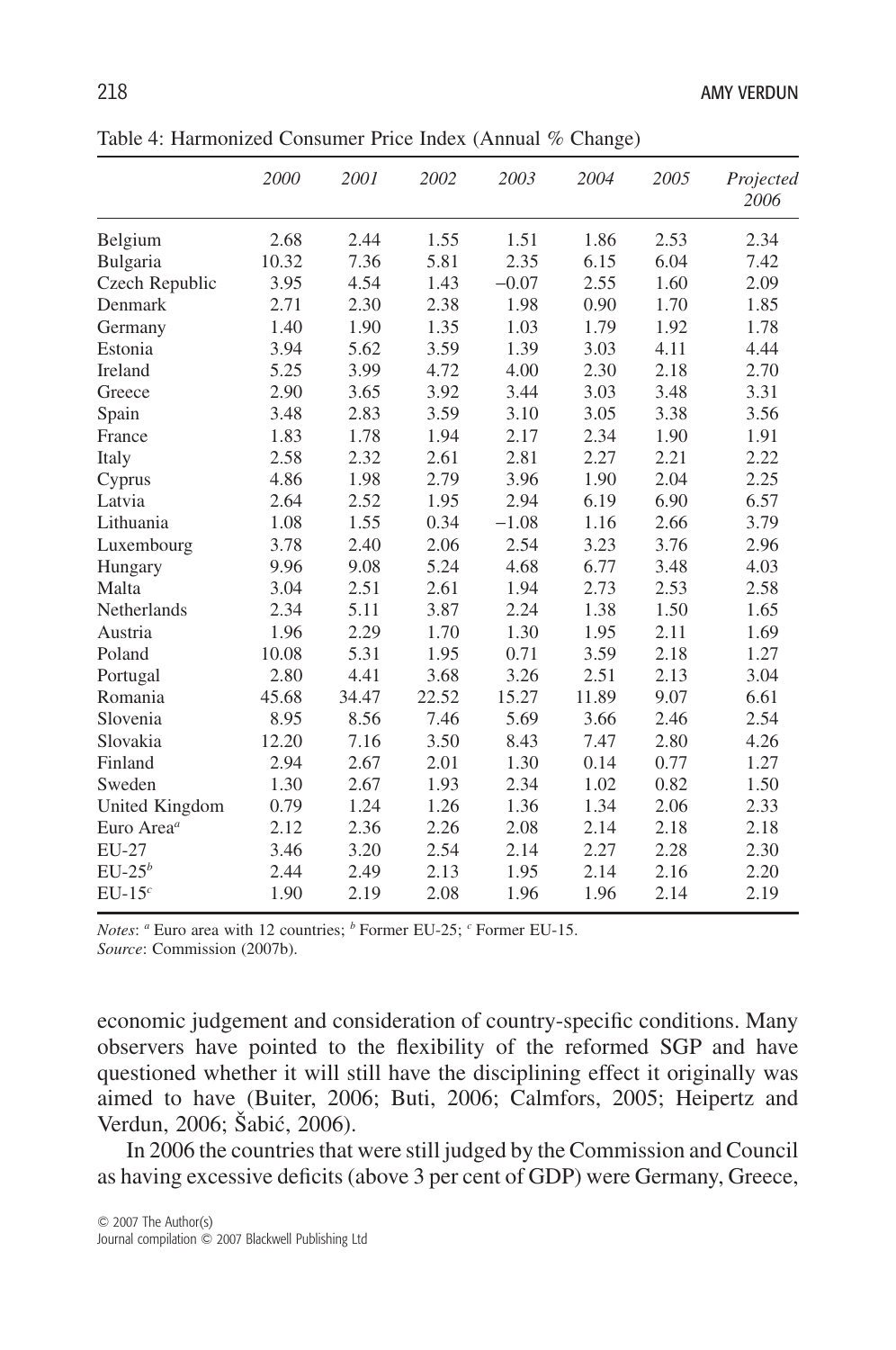|                              | 1997–2001 | 2002   | 2003   | 2004   | 2005   | 2006<br>projected | 2007<br>projected | 2008<br>projected |
|------------------------------|-----------|--------|--------|--------|--------|-------------------|-------------------|-------------------|
|                              |           |        |        |        |        |                   |                   |                   |
| Euro Area Member States:     |           |        |        |        |        |                   |                   |                   |
| Belgium                      | $-0.5$    | 0.0    | 0.0    | $-2.3$ | $-2.3$ | $-0.2$            | $-0.5$            | $-0.5$            |
| Germany                      | $-1.6$    | $-3.7$ | $-4.0$ | $-3.7$ | $-3.2$ | $-2.3$            | $-1.6$            | $-1.2$            |
| Greece                       | $-4.7$    | $-5.2$ | $-6.1$ | $-7.8$ | $-5.2$ | $-2.6$            | $-2.6$            | $-2.4$            |
| Spain                        | $-1.8$    | $-0.3$ | 0.0    | $-0.2$ | 1.1    | 1.5               | 1.1               | 0.9               |
| France                       | $-2.1$    | $-3.2$ | $-4.2$ | $-3.7$ | $-2.9$ | $-2.7$            | $-2.6$            | $-2.2$            |
| Ireland                      | 2.3       | $-0.4$ | 0.3    | 1.5    | 1.1    | 1.2               | 0.9               | 0.4               |
| Italy                        | $-2.2$    | $-2.9$ | $-3.5$ | $-3.4$ | $-4.1$ | $-4.7$            | $-2.9$            | $-3.1$            |
| Luxembourg                   | 4.5       | 2.1    | 0.3    | $-1.1$ | $-1.0$ | $-1.5$            | $-0.5$            | $-0.3$            |
| Netherlands                  | 0.0       | $-2.0$ | $-3.1$ | $-1.8$ | $-0.3$ | 0.0               | 0.1               | 0.3               |
| Austria                      | $-1.5$    | $-0.5$ | $-1.6$ | $-1.2$ | $-1.5$ | $-1.3$            | $-1.2$            | $-1.0$            |
| Portugal                     | $-3.3$    | $-2.9$ | $-2.9$ | $-3.2$ | $-6.0$ | $-4.6$            | $-4.0$            | $-3.9$            |
| Finland                      | 2.8       | 4.1    | 2.5    | 2.3    | 2.7    | 2.9               | 2.9               | 2.9               |
| Euro Area                    |           | $-2.5$ | $-3.1$ | $-2.8$ | $-2.4$ | $-2.0$            | $-1.5$            | $-1.3$            |
| Non-euro Area Member States: |           |        |        |        |        |                   |                   |                   |
| Denmark                      | 1.8       | 1.2    | 1.1    | 2.7    | 4.9    | 4.0               | 4.3               | 4.2               |
| Sweden                       | 2.2       | $-0.2$ | 0.1    | 1.8    | 3.0    | 2.8               | 2.4               | 2.5               |
| UK.                          | 0.8       | $-1.7$ | $-3.3$ | $-3.2$ | $-3.3$ | $-2.9$            | $-2.8$            | $-2.5$            |
| $EU-25$                      |           | $-2.3$ | $-3.0$ | $-2.7$ | $-2.3$ | $-2.0$            | $-1.6$            | $-1.4$            |

Table 5: Net Lending (+) or Net Borrowing (-) of General Government as a Share of GDP in EU-15, 1992–2008

*Source*: Commission (2006, p. 151, Table 37).

Italy and Portugal. Although Germany's and Greece's deficits are forecast to have fallen below the 3 per cent threshold by the end of 2006, the other two are still above the threshold. Italy has until 2007 to correct its excessive deficit, while Portugal has until 2008 (Commission, 2007a).

Leaving these four countries aside, the other EU Member States are not reducing their levels of public debt as one might expect in a year of improved economic performance. Instead, the OECD survey of the euro area shows that public debt in EU Member States is projected to stay high, albeit declining somewhat during the period 2005–10 (OECD, 2007, p. 95, Table 3.1).

Some of the challenges that the Member States are facing include ageing populations (thereby higher pressures on pensions and healthcare in the future) and non-demographic pressures on health care services (such as increasing technological progress and an increase in desire for healthcare services related to an increase in wealth). In other words, Member States will need to account for these pressures in the present in order to maintain responsible public debt and budgetary deficit positions in the future.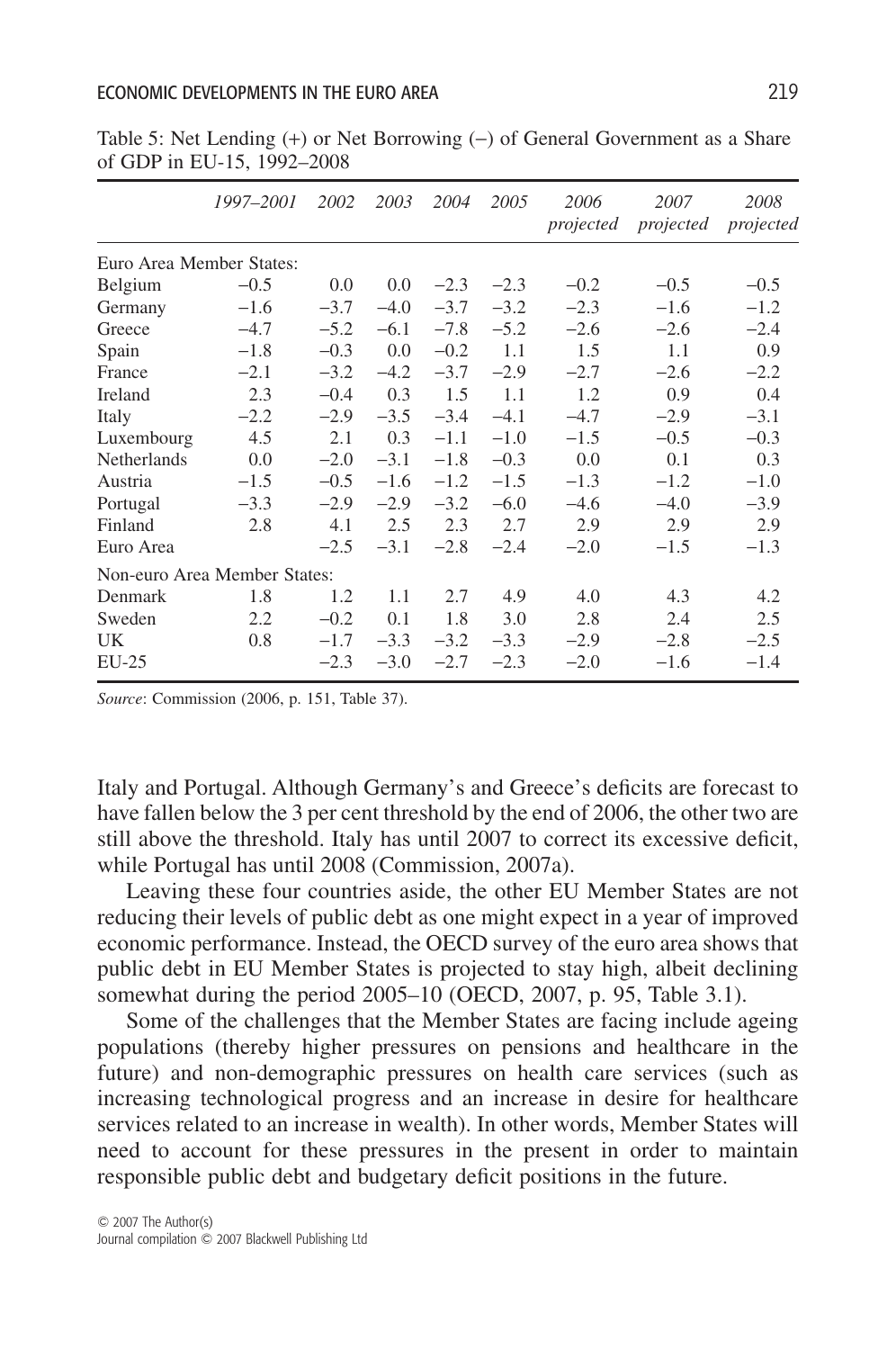It is clear, however, that Member States have not put in the effort that is needed to avoid difficulties in the future. The SGP did not have an effect in this regard during 2006 in part because economic growth enabled countries to keep their deficits below the 3 per cent without taking action, even though Member States are supposed to keep their budget deficits 'close to balance or in surplus' in the medium term (the 'medium term objective', MTO). Although some Member States – such as Belgium, Finland, Ireland, the Netherlands and Spain – have already reached their MTOs, others are either not targeting that objective or are not doing so successfully (OECD, 2007, p. 99 and Table 3.3).

### **III. Policies of the European Central Bank**

The Governing Council of the ECB sets the key interest rates for the euro area. Since its creation, the ECB has taken the euro area as a whole as its reference point. In determining policy the Member States' economies are weighted proportionally to their economic size in the euro area economy. There were no changes in policy by the ECB in 2006 (for a general discussion of ECB policy see Verdun, 2006). During 2006 the ECB raised interest rates five times, each time by 25 basis points (from 1.25 per cent on 6 December 2005 to 2.50 per cent on 13 December 2006). This increase in interest rates is unprecedented for the ECB. As was discussed in last year's review (Verdun, 2006), when the ECB raised its interest rates in December 2005 it was the first time it had done so since 2003. The ECB has typically not been responsive to outside pressures. It has usually kept its interest rates unchanged when commentators were pointing to weak economic growth or the value of the euro (either over or undervaluation). These interest rate increases in 2006 were a response to a threat of increasing inflation, driven primarily by higher prices for energy and raw commodities. Despite the sharp increases, the ECB's interest rate at the end of 2006 was still 100 basis points (i.e. 1 per cent) lower than that of the US Federal Reserve.

### **IV. External Dimension of the Euro**

The euro gained considerably in value against other major currencies during 2006. Even though the euro had been deemed by the media to have been overvalued in 2004 and to a lesser extent 2005, in 2006 (see Figure 1) there was less emphasis on the euro being overvalued, but concern focused on the decline of the US dollar. The concern was that a sharp decline in the US dollar might undermine the competitiveness of the euro area economy. Towards the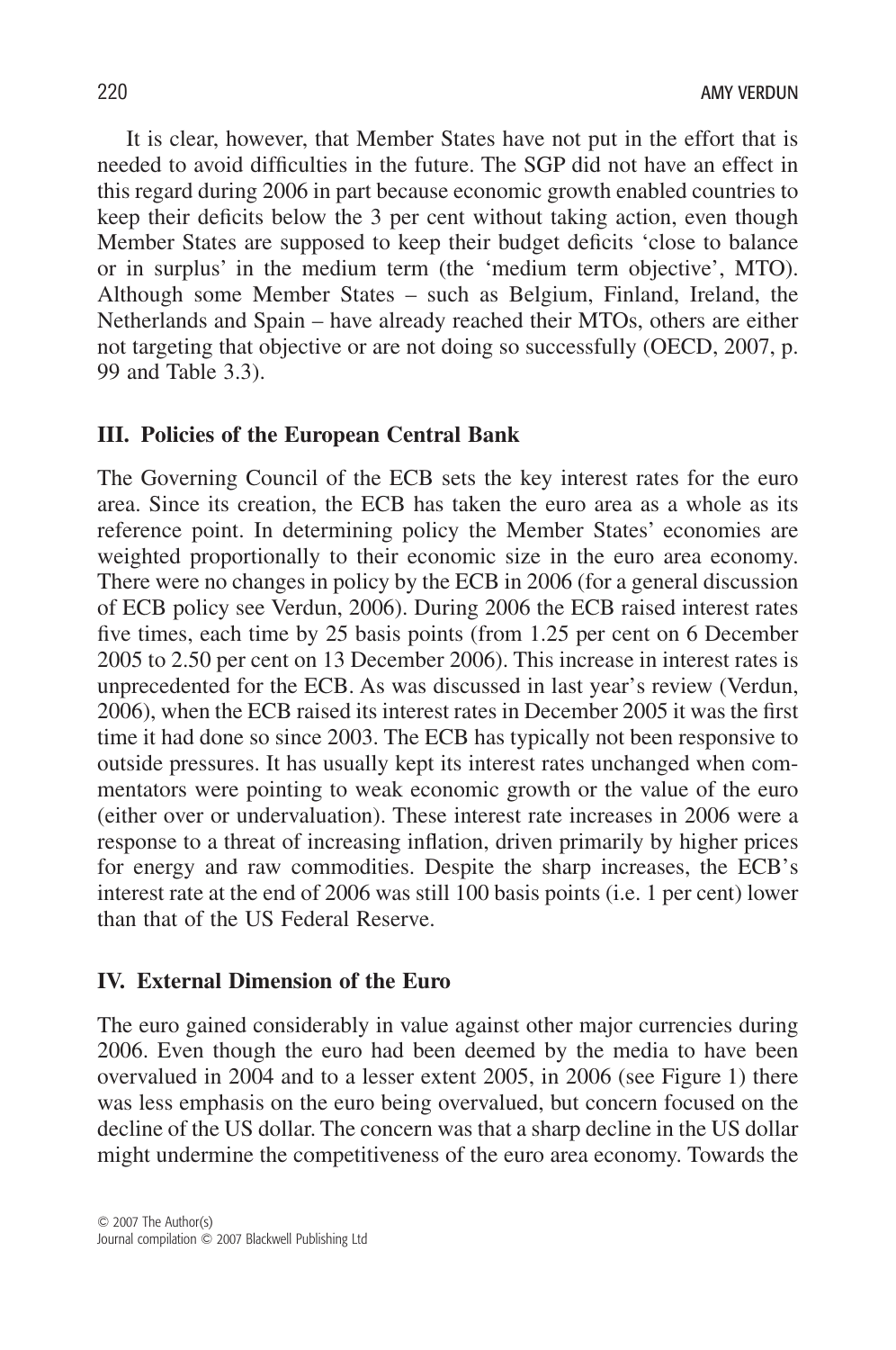

Figure 1: US–Euro Exchange Rates January 1999 – January 2007

*Source*: European Central Bank.

end of 2006 the depreciation of the Japanese yen emerged as another concern. In addition to the height of the exchange rate, there was concern about the euro's volatility. During 2006 it fluctuated between roughly \$1.20 and \$1.30, for example. However, if put in historical perspective the euro (or in the past the Deutschmark) exchange rate *vis-à-vis* the US has often fluctuated this much or more.

Given the appreciation of the euro throughout 2006, the ECB came under some pressure to act. The ECB, however, considers the value of the euro only insofar as it might contribute to inflation. Ministers of Finance of the EU are the ones responsible for setting any exchange rate regime. To date the euro has been freely floating. In other words, although the mandate of the ECB is to secure price stability (defined as 2 per cent inflation) and it has also to consider the overall economic performance of the EU, the ECB has not targeted the exchange rate in 2006. However, the President of the ECB, Jean-Claude Trichet, signed a G-7 Communiqué in Singapore stating that 'Excess volatility and disorderly movements in exchange rates are undesirable for economic growth' (Trichet, 2006). This statement suggests that the ECB might consider interventions in the exchange rate in the future.

#### **V. Developments in Selected Member States of the Euro Area**

Since EMU is an asymmetrical monetary union (Verdun, 1996), with a strong central authority responsible for monetary policy whereas fiscal policy is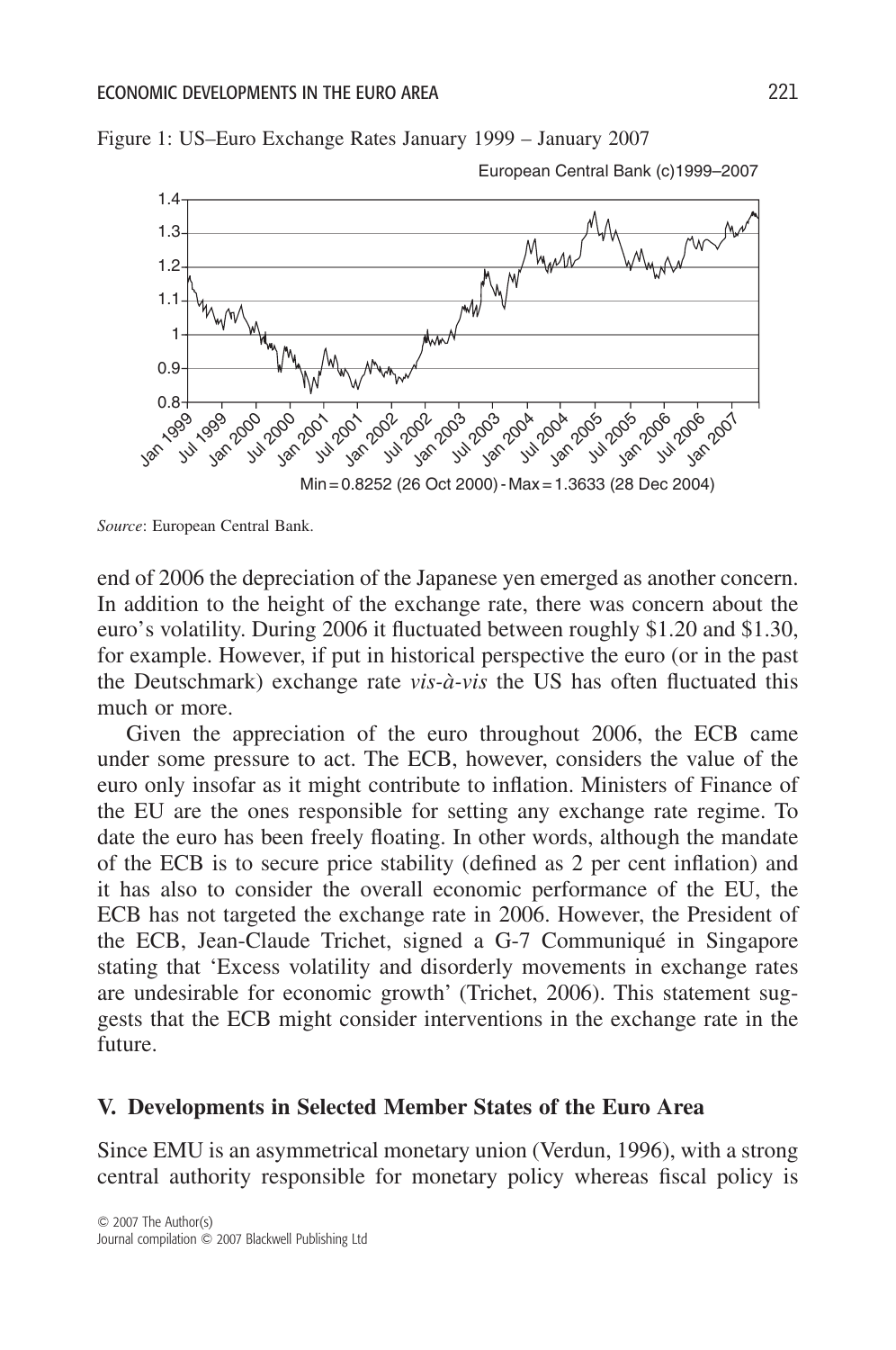conducted decentrally by national governments, more than in any other monetary union, its success depends on the economic performance of Member States. Some of the criticisms of the euro area have been that its economic growth has lagged behind, in particular that of the largest countries (Germany, France and Italy). The performance of the larger Member States is important as the ECB sets monetary policy based on a weighted average of the economies of the euro area and the largest economies weigh the most. Let us now turn to a discussion of some economic developments in the largest five Member States of the euro area and assess what the differences in performances are of these countries on a number of characteristics, such as growth, investment, employment, public finances, inflation and the forecast for the next year.

#### *Germany*

Economic growth in Germany in 2006 was stronger than expected. Measured as annual percentage of change at previous year prices, 2005 saw only 0.9 per cent growth compared to a projected 2.4 per cent in 2006 (Commission, 2006, p. 58). Exports were seen to be the main driver, although the German government's announcement that it would increase value-added tax (VAT) from 16 to 19 per cent on 1 January 2007 caused consumption to be brought forward to 2006. The football World Cup during the summer also generated growth, in particular through its effect on the service sector.

The consumer confidence index, an indicator of how likely consumers are to make larger purchases, went up very strongly in 2006 (Commission, 2006, p. 56). Overall investment was also up, with investment in the housing sector getting a boost in advance of the 2007 VAT increase and some policy changes, such as subsidies on energy-saving construction measures, that offered stimuli in this sector. Corporate investment was encouraged by some depreciation rules that would be valid only until the end of 2007.

Employment was up in Germany in 2006 in terms both of number of people employed and number of hours worked. Although in past years Germany has seen a strong increase in so-called 'flexible jobs', in 2006 growth occurred in more traditional jobs; for the first time in years there was even an increase in jobs subject to social insurance contributions.

Having had problems since 2002, public finances in Germany finally did better in 2006. The fall in the government budget deficit to 2.3 per cent of GDP in 2006 was due to increased revenue (mostly via direct taxes) from increased economic activity. The government is keeping general government expenditure under control. As total expenditure grew by 0.8 per cent (spring projection) in 2006, the unexpectedly high GDP growth reduced expenditure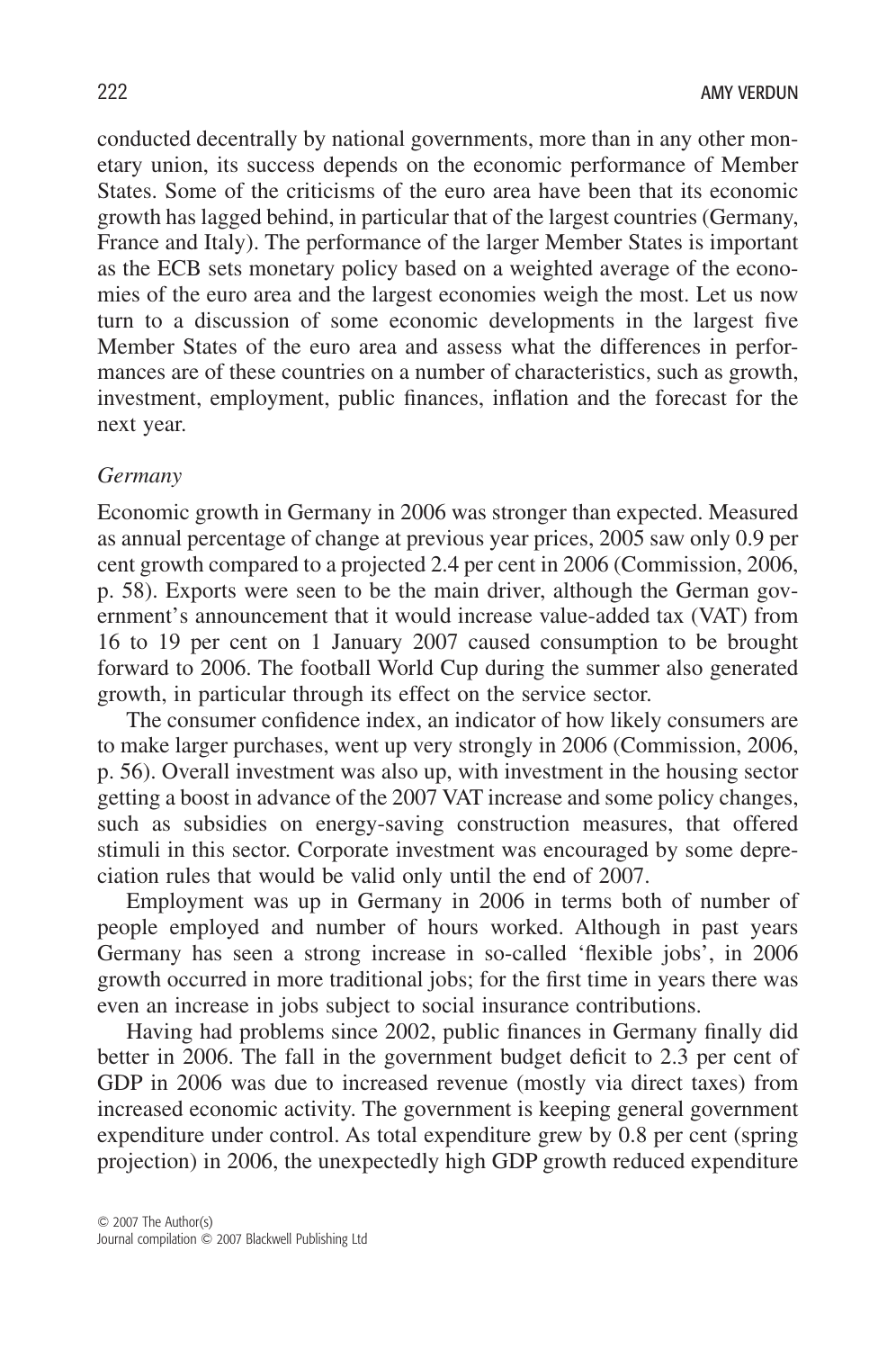as a share of GDP by one percentage point. At the same time, the improved employment situation reduced the amount needed to pay unemployment insurance. The budget deficit is forecast to fall further in 2007 to 1.6 per cent of GDP (see Table 5), in part because of the increase in VAT on 1 January 2007. Public debt is forecast to remain roughly unchanged (67.9 per cent of GDP in 2005 to 67.7 per cent of GDP in 2008).

Inflation in Germany has been lower than in other euro area countries and at 1.8 per cent was slightly lower in 2006 than in 2005. Although Germany is a large economy that has the greatest impact on the policies of the ECB, this does not mean that euro area interest rates exactly reflect economic conditions in Germany. In 2006, as in the recent past, inflation in Germany would have merited a lower interest rate than that set by the ECB. As a consequence, German economic growth has occurred despite a relatively tight monetary policy.

The economic forecast for Germany in 2007 is favourable. The planned VAT increase will cause inflation to increase slightly, which will mean that the ECB's monetary policy will be more appropriate for the Germany economy, although inflation is forecast to come down again in 2008. GDP and employment growth are also forecast to continue to grow in 2007. According to the Commission's (2006, p. 58) annual forecast, unemployment is projected to come down to 8.4 per cent in 2007 (from 8.9 in 2006). Last but not least, Germany's public finances seem finally to have improved and are forecast to stay below the SGP's 3 per cent reference value in 2007.

#### *France*

As in Germany, economic growth in France in 2006 was stronger than expected and significantly higher than the year before. Measured as annual percentage of change at previous year prices, 2005 only saw 1.2 per cent growth, whereas 2006 was projected to be at 2.2 per cent (Commission, 2006, p. 668). Increased domestic demand was the main driver of this increased growth, although exports also improved. Strong import growth, however, meant that the contribution of net exports to growth was close to neutral (in 2005 it had been negative).

Investment in the French housing sector also got a boost following the implementation of new mortgage financing conditions. Investments by companies were also strong. In part corporate expenditures reflect the economic cycle; an increase in economic growth following a period of weak growth causes companies to invest to replace their equipment.

The employment situation in France in 2006 also showed improvement and finally employment levels began to catch up to those of the other EU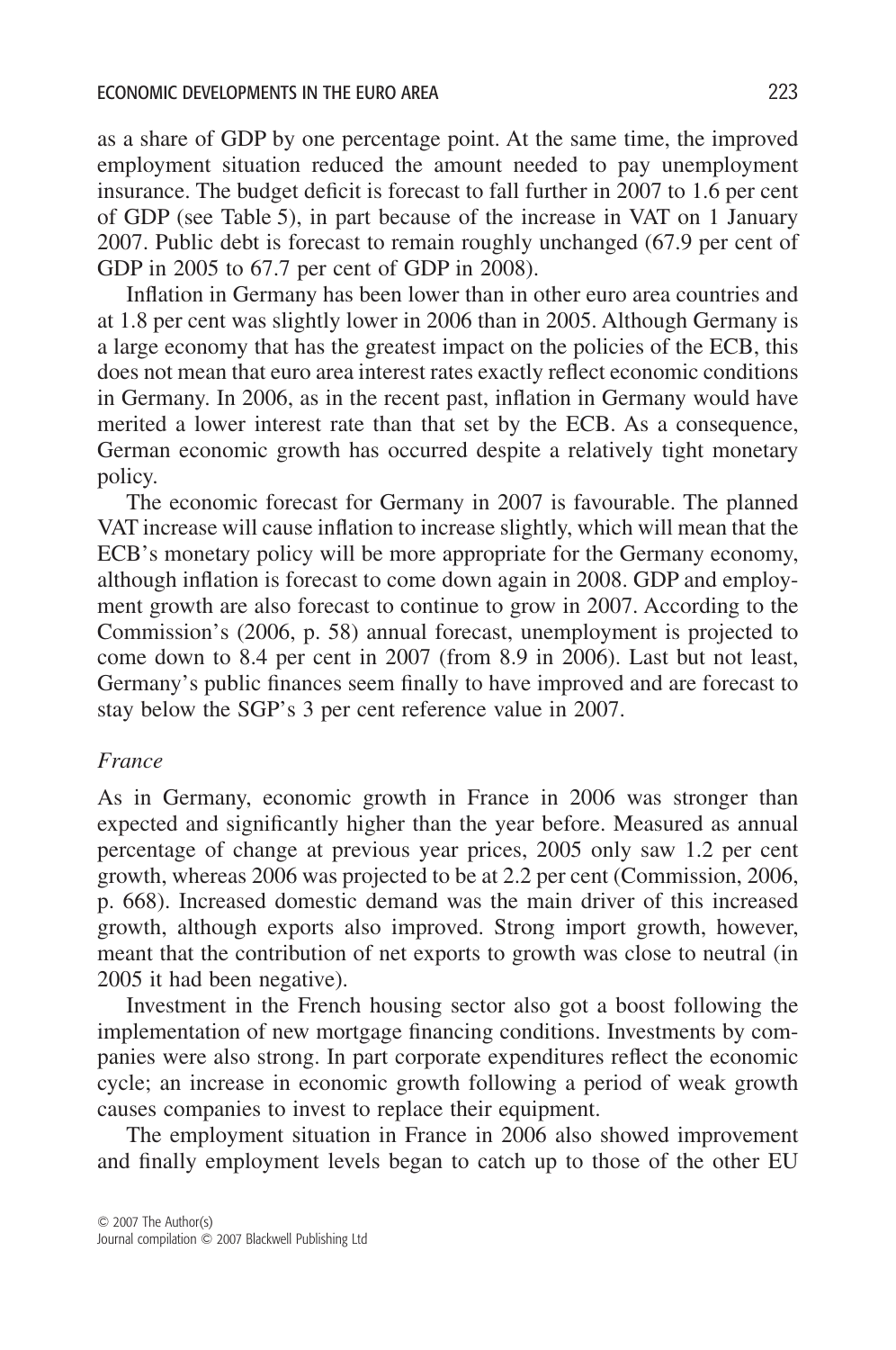Member States. In 2005 job creation was about 0.2 per cent, whereas the projected increase in jobs in 2006 was 0.8 per cent. Similarly, whereas the rate of unemployment was 9.7 per cent in 2005, the forecast for 2006 was 9.3 per cent, with further reductions envisaged in the years to come.

Having famously had problems since 2002, public finances in France started to improve in 2005. The budget deficit fell to 2.9 per cent of GDP, with a further decline projected to be at 2.7 per cent of GDP in 2006 (see Table 5). Most of the reduction in the budget deficit was due to stronger economic growth (that is, improved revenues and reduced expenditures). The increase in revenue was largely due to strong consumption growth and thus higher revenue collected through indirect taxes. In addition, increased corporate profits led to higher corporate tax revenue and increased employment contributed to more revenue collected through income taxes. In terms of expenditure, the cost of healthcare fell as a result of reforms. In addition to these improvements related to the economic cycle, the French government also relied on some one-off measures (Commission, 2006, p. 67). The public debt to GDP ratio is forecast to fall slightly from 66.6 per cent of GDP in 2005 to 64.7 per cent in 2006 and 63.9 in 2007.

Inflation in France has been steady and marginally lower than in other euro area countries. Inflation in 2006 was projected to be 2.0 per cent, compared to 1.9 per cent in 2005 and is expected to fall to 1.8 per cent in 2007. Because inflation in France is close to the average of that of the euro area as a whole, the ECB's interest rate policy is appropriate for France.

The economic forecast for France for 2007 is favourable. After years of sluggish domestic demand, it is expected that the next years will be better largely because of strong demand, especially private consumption (Commission, 2006, p. 66). Inflation should stay stable at just below 2 per cent. Being so close to the projected average inflation rate of euro area Member States will mean that ECB monetary policy will be 'just right' for France. GDP and employment growth are also forecast to continue in 2007. According to the Commission's autumn annual forecast, France's unemployment rate, although still relatively high compared to other EU Member States, is projected to come down to 9.0 per cent in 2007 from 9.3 in 2006 (Commission, 2006, p. 58). Finally, France's budget deficit seems to have stabilized at just below the SGP's 3.0 per cent threshold. It is forecast to be at 2.6 per cent in 2007 and 2.2 per cent in 2008.

#### *Italy*

As in Germany and France, economic growth in Italy in 2006 was stronger than expected and markedly better than in previous years. Measured as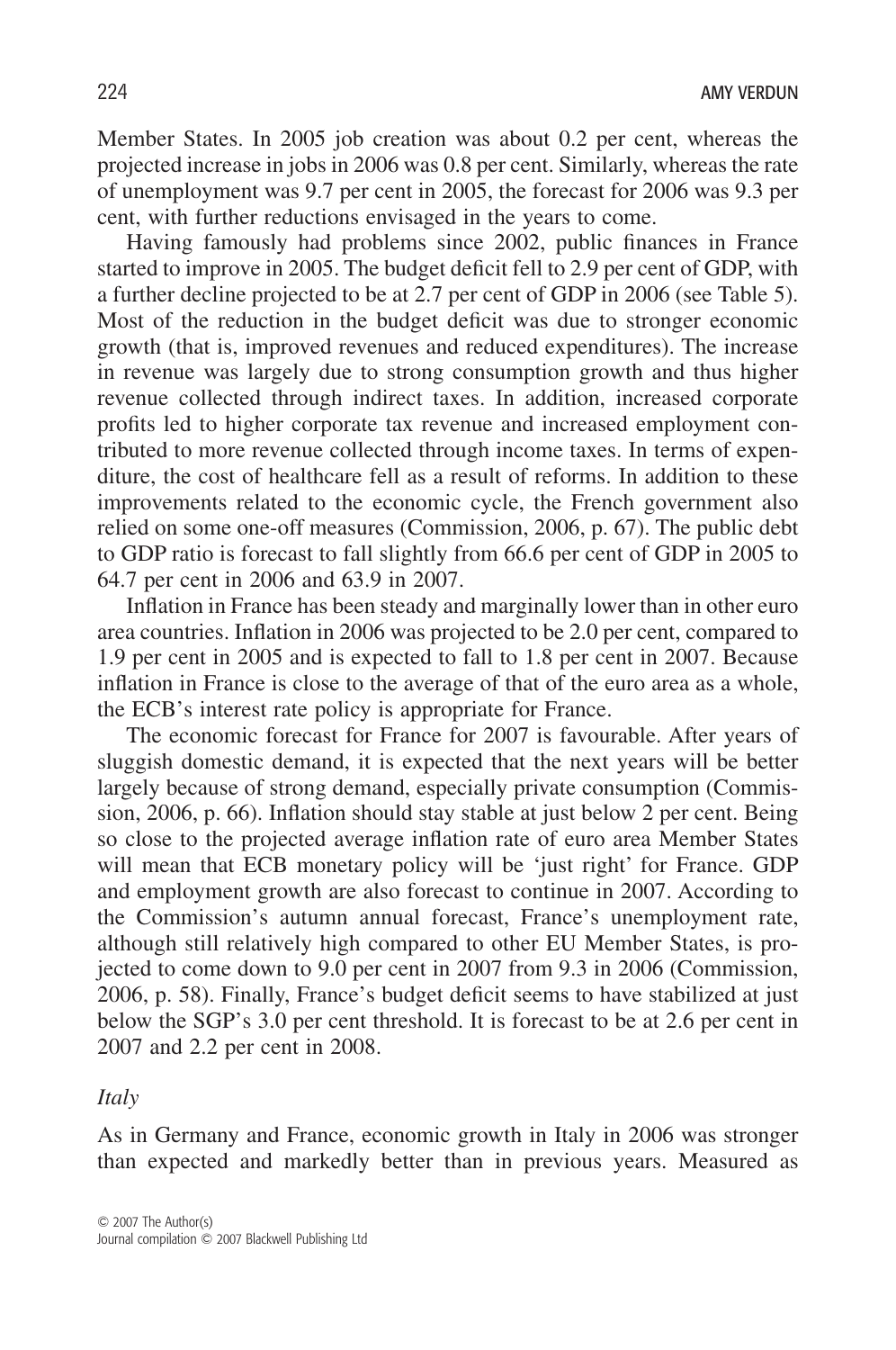annual percentage of change at constant prices, the economy stagnated in 2003 and 2005 (0.0 per cent in both years) and grew only slowly in 2004 (1.1 per cent), whereas for 2006 growth was projected again to be 1.7 per cent (Commission, 2006, p. 73). As in France, increased domestic demand was the main driver. Following from the increased growth in the euro area and the rest of the EU, Italian exports picked up, but they seem not to have grown as much as could be expected if keeping in pace with increased demands in their export markets. The problem is, that with relatively high prices and wages, Italy is not as competitive as its neighbouring countries (Commission, 2006, p. 36).

The employment situation in Italy has improved in 2006 (Commission, 2006, p. 35). Italy recorded one of the stronger rates of job creation in the euro area in 2006, with employment increasing by 1.3 per cent. Some of these jobs are related to net immigration and there has been strong growth in so-called 'flexible jobs'. Unemployment also went down from 8.0 per cent in 2004 to 7.7 per cent in 2005 and is projected to have been 7.1 per cent in 2006. It is forecast to stay at roughly that level in the coming years (Commission, 2006, p. 73).

As was mentioned earlier, Italy was one of those countries that ran an excessive deficit in 2006, despite the government's significant efforts to bring it below the 3 per cent SGP threshold. An important reason for the disappointing budgetary situation in 2006 was related to a recent European Court of Justice ruling that allows companies to claim VAT refunds for company cars, which has had a considerable impact on Italian public finances, estimated to be the equivalent of 1 per cent of GDP (Commission, 2006, pp. 41 and 72). Nevertheless the forecast for 2007 is that the deficit will drop just below 3 per cent of GDP. The public debt to GDP ratio is forecast to increase slightly to 107 per cent in 2006, compared to 104.3 per cent in 2003, 103.9 per cent in 2004 and 106.6 per cent in 2005. In 2007 and 2008, however, the debt as a proportion of GDP is forecast to come down gradually (Commission, 2006, p. 73).

Inflation in Italy over the past few years has been around 2.3 per cent and is expected to go down to 2.0 per cent in 2007 and 1.9 per cent in 2008. Italy, like France, has an inflation rate that is close to the average of that of the euro area as a whole. As a consequence, the ECB's interest rate policy is appropriate for Italy as far as price stability is concerned.

The economic forecast for Italy for 2007 is quite favourable. Domestic demand is on the rise and is expected to continue to be positive in the coming years, albeit at a slower pace than in 2006 (Commission, 2006, p. 71). Inflation is forecast to come down slightly to 2.0 per cent in 2007 and 1.9 per cent in 2008. GDP is forecast to grow by 1.4 per cent in both 2007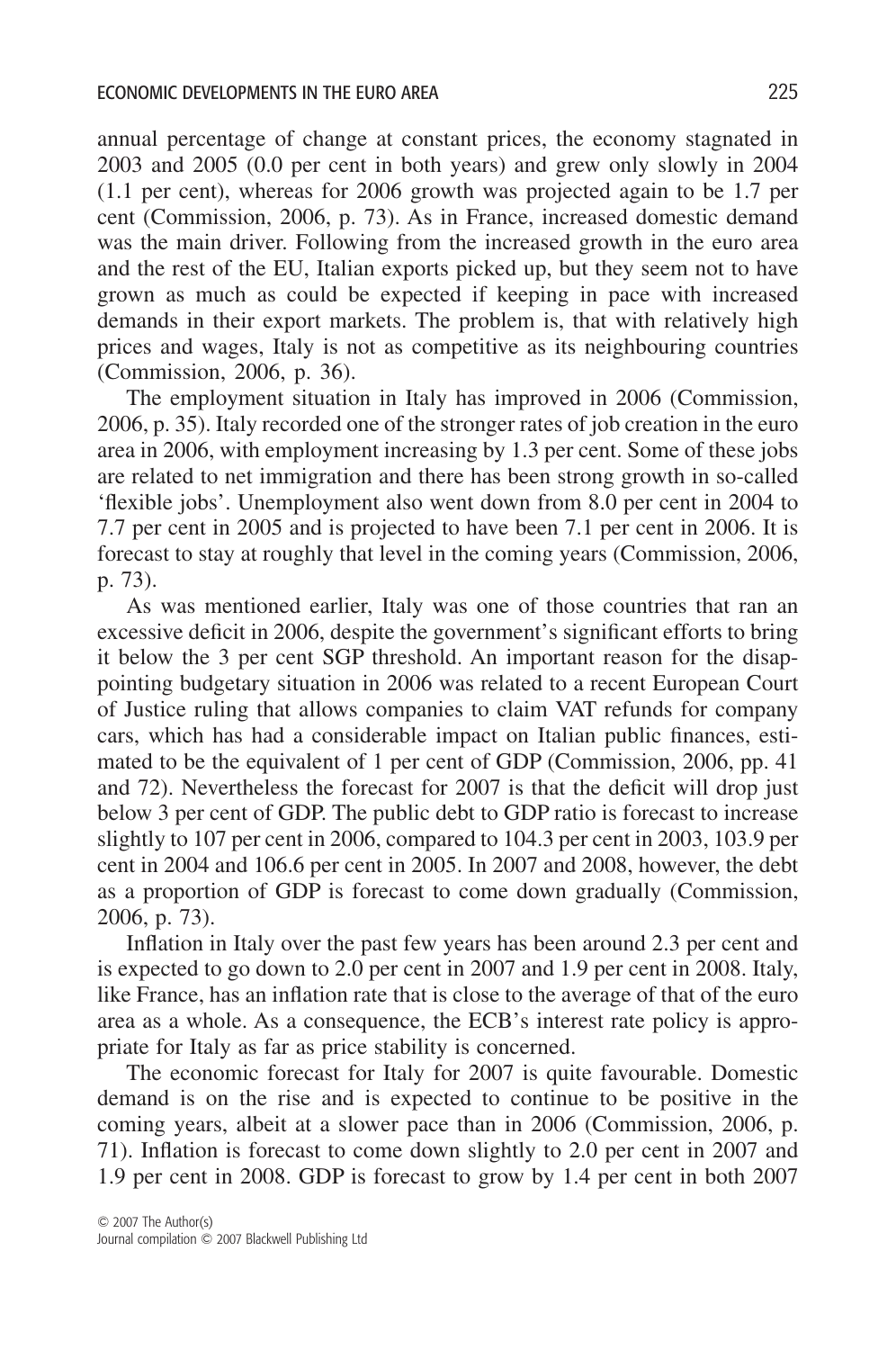and 2008. Job creation is not expected to be as strong as in 2006, but is still positive (forecast to be 0.5 per cent in both 2007 and 2008). According to the Commission's annual forecasts, unemployment is projected to come down to 7.0 per cent in both 2007 and 2008 (Commission, 2006, p. 73).

### *Spain*

Growth in Spain was faster than in most Member States of the euro area. Measured as annual percentage of change at previous year prices, 2005 saw 3.5 per cent growth, whereas 2006 is projected to be at 3.8 per cent, well above the euro area average (Commission, 2006, p. 65). Again, increased domestic demand was an important driver. In Spain net exports are contributing negatively to growth but less so than in 2005 (Commission, 2006, p. 63). With strong job creation and easy monetary conditions, Spain is benefiting from the strong economic performance.

The employment situation in Spain is still looking very good, confirming a remarkable success story. A country that had double digit unemployment in the 1990s now serves as an example of job creation and low unemployment. Employment increased again in Spain in 2006. In 2005 the job creation rate was about 3.1 per cent, whereas the projected increase in jobs for 2006 was 3.2 per cent. Similarly, whereas the rate of unemployment had been 9.2 per cent in 2005, the forecast for 2006 was 8.1 per cent, with further reductions envisaged in the years to come (to 7.9 per cent and 7.4 per cent in 2007 and 2008, respectively).

Spain has not had problems meeting the SGP deficit criteria. In 2005 Spain ran a budget surplus equivalent to 1.5 per cent of GDP and it was projected to be even larger (1.9 per cent) in 2006 (see Table 5).

Inflation in Spain has been steady and tended to be a little higher than that in other euro area countries. Inflation in 2006 was projected to be at 3.6 per cent, compared to 3.4 per cent in 2005 and projected to come down to 2.8 per cent in 2007. In 2006, as in the recent past, the inflation rate in Spain is the second highest in the euro area as a whole. Thus the interest rate policy of the ECB is not ideal for Spain.

For Spain the economic forecast for 2007 is once again favourable. Growth in 2007 and 2008 is expected to be similar to, but not quite as high, as was projected for 2006 (Commission, 2006, p. 65). Inflation will gradually come down to about 2.8 and 2.7 per cent in 2007 and 2008, respectively. With Spain growing faster in terms of both GDP and employment and with an overall higher inflation than the euro area average, ECB monetary policy is rather too loose for Spain.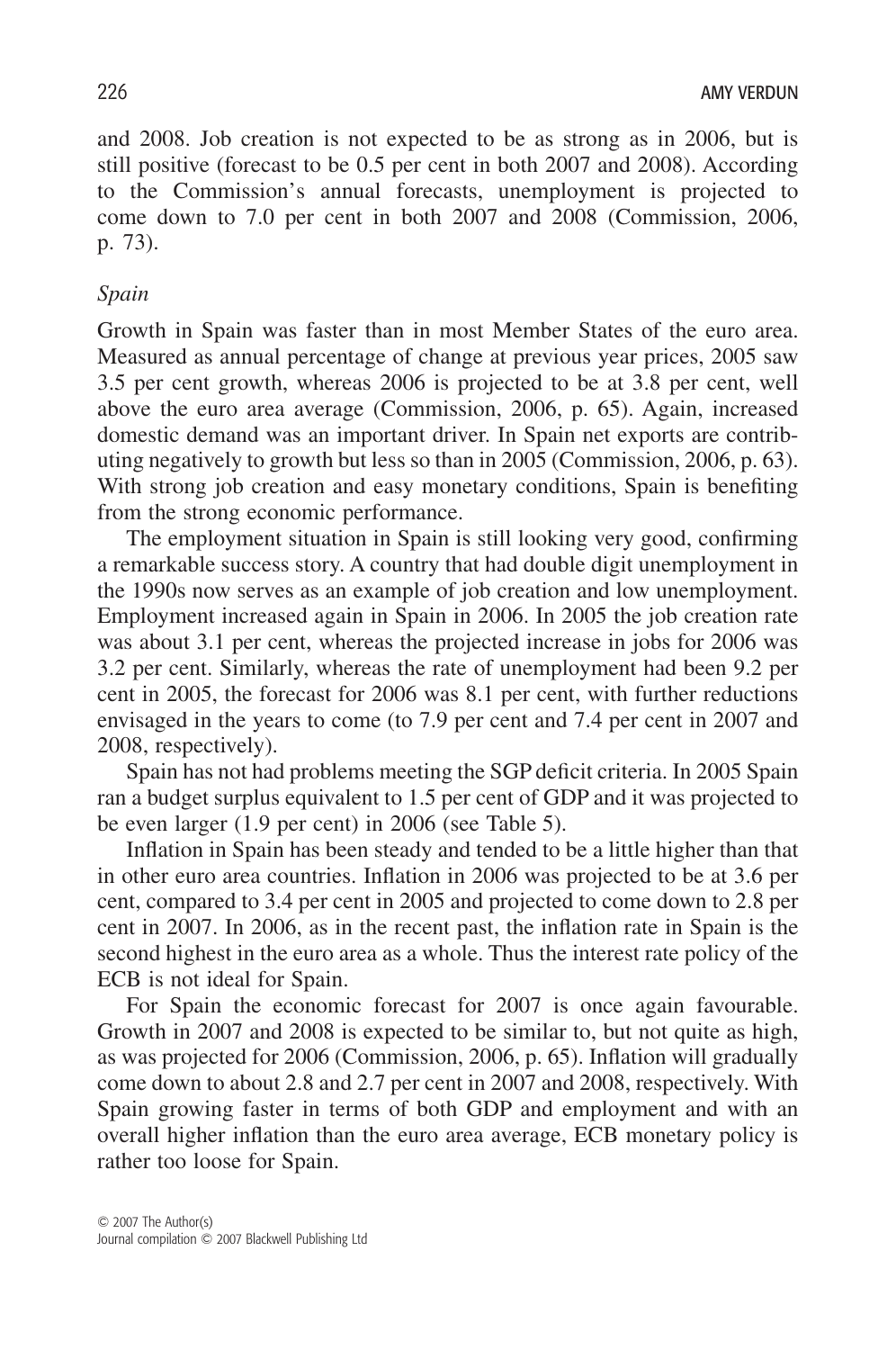## *The Netherlands*

After three years of economic decline, the Dutch economy began to recover in 2005 and economic growth accelerated in 2006. Measured as an annual percentage change at the previous year's prices, 2005 saw 3.5 per cent growth, whereas growth in 2006 was projected to have been at 3.8 per cent, well above the euro area average (Commission, 2006, p. 65). Domestic demand is an important driver in the Netherlands, with private consumption doing a lot of 'catching up'. Exports also grew but as imports grew at a similar pace, the impact of net exports remained unchanged (Commission, 2006, p. 86).

The employment situation in the Netherlands has improved with the economic recovery. In 2005 and 2006 the Netherlands was among the countries with the lowest rates of unemployment of the euro area countries; 4.7 per cent in 2005, dropping to 3.9 per cent in 2006 (Commission, 2006, p. 87). Although there was no increase in new jobs in 2005, 2006 is thought to have seen growth, with an increase in new jobs of 1.6 per cent. Although growth has accelerated and jobs have been created, there has been no sign of a considerable wage increase. The implication is that the productivity of Dutch labour has gone up.

The Netherlands has performed admirably lately with regarded to the SGP's budget deficit criterion. Whereas it was considered to have an excessive deficit in 2003, the Netherlands was in surplus in 2006 (see Table 5), a very rapid turnaround.

Inflation in the Netherlands has been dropping since the early 2000s, falling to 1.5 per cent in 2005, but is expected to have increased to 1.6 per cent in 2006 and is forecast to continue to increase gradually to 2.3 per cent in 2008. Thus, in 2006, as in the recent past, inflation in the Netherlands has been low. With the forecast gradual increase, however, one could conclude that the interest rate policy of the ECB is fine for the Netherlands.

The 2007 economic forecast for the Netherlands is positive. Since the recovery finally took hold in 2005, private consumption is back and productivity growth appears strong as well (Commission, 2006, p. 36). Overall, the Netherlands is doing very well indeed.

## **VI. An Assessment of Economic and Monetary Union in 2006**

EMU has done well in 2006. After a number of years of speculation about whether it was good for the Member States, criticisms of EMU were much less frequent in 2006. In part this improved perception of EMU is due to the improvement of the economic performance of the larger economies of the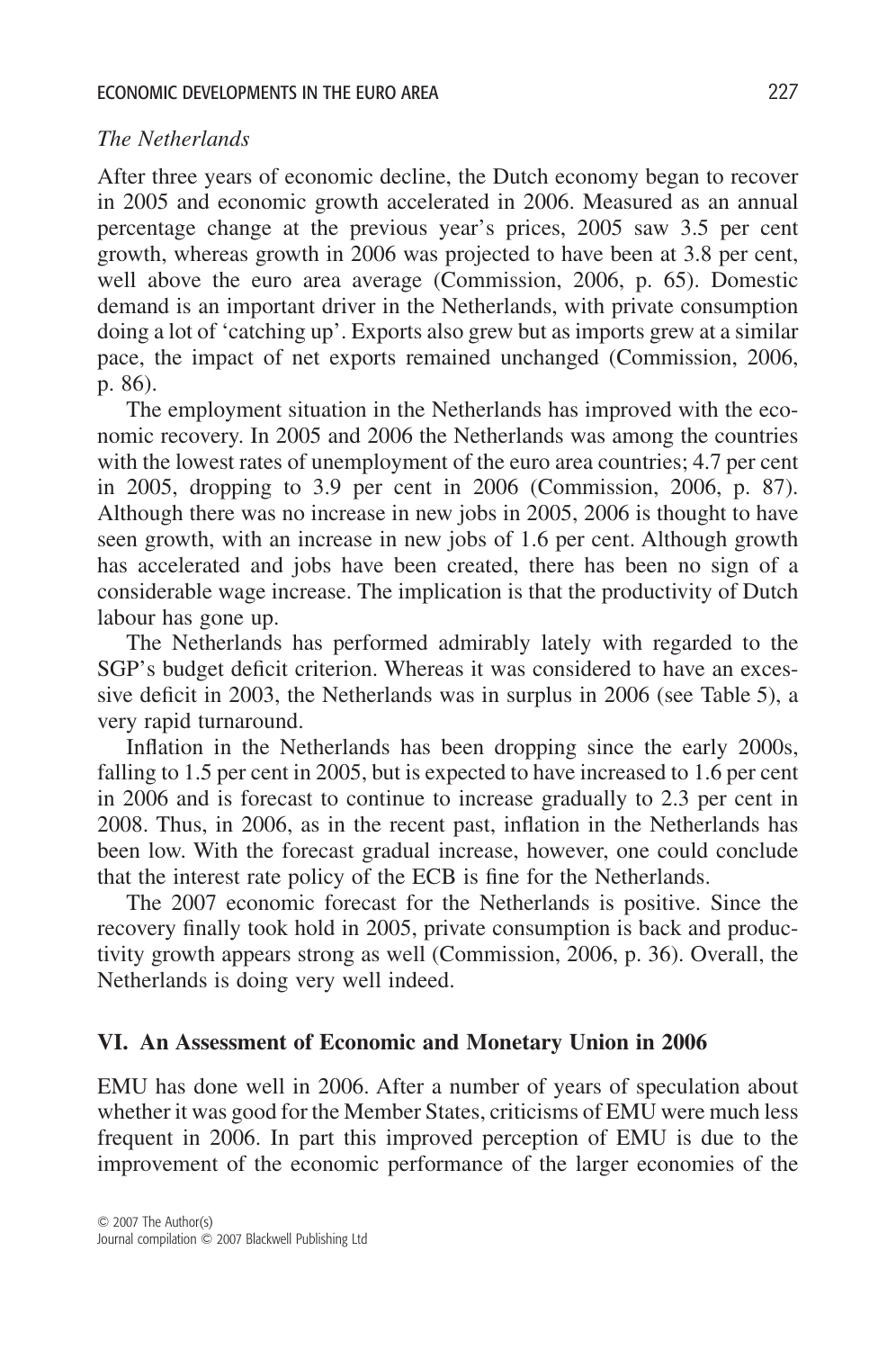euro area (in particular Germany's). In recent years the economic performances of the countries in the euro area have been compared unfavourably to those Member States that stayed out; in fact it was argued that those who stayed outside EMU were faring better. Such comments were much rarer in 2006.

The reality is that, on average compared to the period prior to 1999, EMU enables the euro area countries to benefit from the lower cost of borrowing money (i.e. better financial circumstances, in particular low interest rates, low inflation and easy access to money). Other benefits of EMU are the ease in comparing price levels which should promote trade and investment into the euro area. Finally, the dynamic effects of EMU are such that other imperfections of market integration, such as shortcomings in the integration of financial services, are now coming to the surface and are being discussed. This year was characterized by an overall acceptance of EMU, rather than any major reflection on whether EMU's institutional design needs any adjustment. The only major institutional change was the accession of Slovenia (see Johnson, this volume).

## **Conclusion**

The economic developments in the euro area countries during 2006 were overwhelmingly positive. The concerns about the lack of economic growth in the euro area that dominated 2005 have withered away. The differences between the 'ins' and the 'outs' did not get larger and the larger economies in the euro area made clear improvements. Moreover, although the euro area Member States' economies still perform differently, the differences among them are not very large and are shrinking. Some larger Member States that performed worse in earlier years are now experiencing stronger economic growth.

EMU as a whole seems to enjoy the support of citizens in the EU. The year 2006 saw no major discussion of the institutional structure. Criticism of the Stability and Growth Pact was subdued in 2006, in part because the improved economic performances meant that its restrictions bit less. The commitment of the euro area countries to EMU and the SGP still seems strong, but a clear assessment of that commitment can be made only after their economies have been tested by a recession.

The ECB has been very active in 2006 changing interest rates in response to increasing inflationary pressures. Yet interest rates in the euro area are still considerably lower than elsewhere, notably the United States.

The outlook for the euro area economy in 2007 is good. It is likely that economic growth in 2007 will be slightly weaker than 2006, but the prospect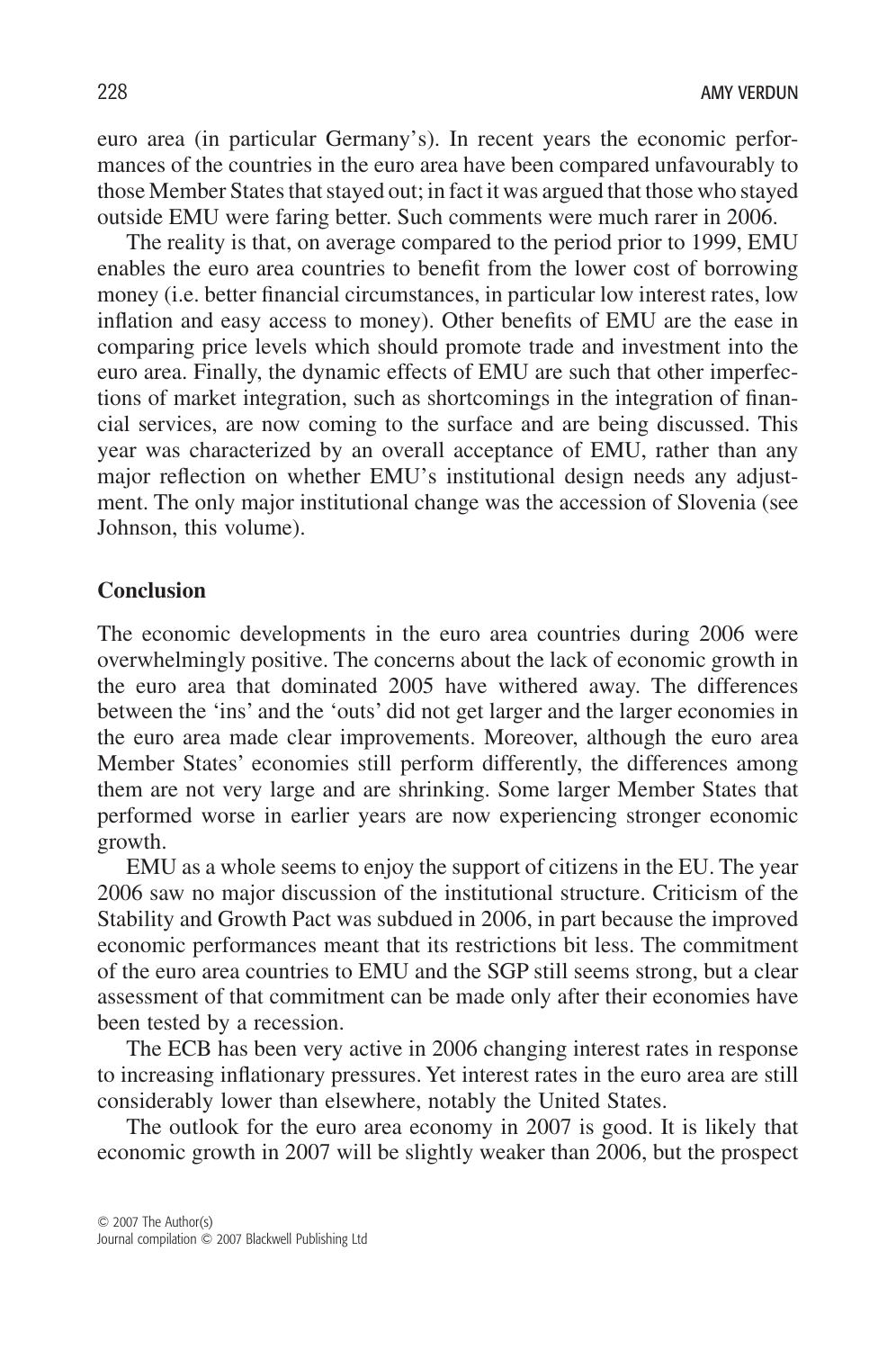is that countries will still experience strong economic growth, improvement in job creation and drops in unemployment. The countries in the euro area may look ahead to another good year.

#### **Key Readings**

Buiter (2006) argues that old criticisms of the Stability and Growth Pact survive intact, but emphasizes two further features. First, the Pact imposes constraints on national fiscal autonomy, but there are no clear cross-border externalities that warrant debt and deficit limits. Second, the Pact cannot address E(M)U-wide stabilization and the fiscal-monetary policy mix.

El-Agraa's (2007) textbook is designed for readers from all disciplines studying the EU, its economics and policies and the effects of economic integration. It offers an overview of economic policies and principles (including chapters on theories of economic and on monetary integration) and touches on various policy-making areas. It is among the most useful textbooks for those mainly interested in the economics of the EU (for a discussion of De Grauwe 2005, see last year's review).

Puetter (2006) is the first study on the work of the Eurogroup – monthly informal meetings between euro area Finance Ministers, the Commission and the European Central Bank. It examines how this group of senior decisionmakers shapes European economic governance through a routinized informal policy dialogue. It shows how an understanding of the interplay of formal provisions and informal processes is pivotal to the analysis of euro area governance.

Torres *et al.* (2006) explore issues of economic and political governance in the European Economic and Monetary Union. Combining the perspectives of economics, law, political science and historical research, it provides an up-todate analysis of the development of the Eurozone and assesses the prospects for the economic and political sustainability of the euro.

#### **References**

- Buiter, W.H. (2006) 'The "Sense and Nonsense of Maastricht" Revisited: What Have We Learnt about Stabilization in EMU?' *Journal of Common Market Studies*, Vol. 44, No. 4, pp. 687–710.
- Buti, M. (2006) 'Will the New Stability and Growth Pact Succeed? An Economic and Political Perspective'. *European Economy, Economic Papers*, No. 241, January.
- Calmfors, L. (2005) 'The Revized Stability and Growth Pact: A Critical Assessment', Institute for International Economic Studies, available at: [«http://www.iies.su.se/](http://www.iies.su.se) ~lcalmfor/slovbankj.pdf».